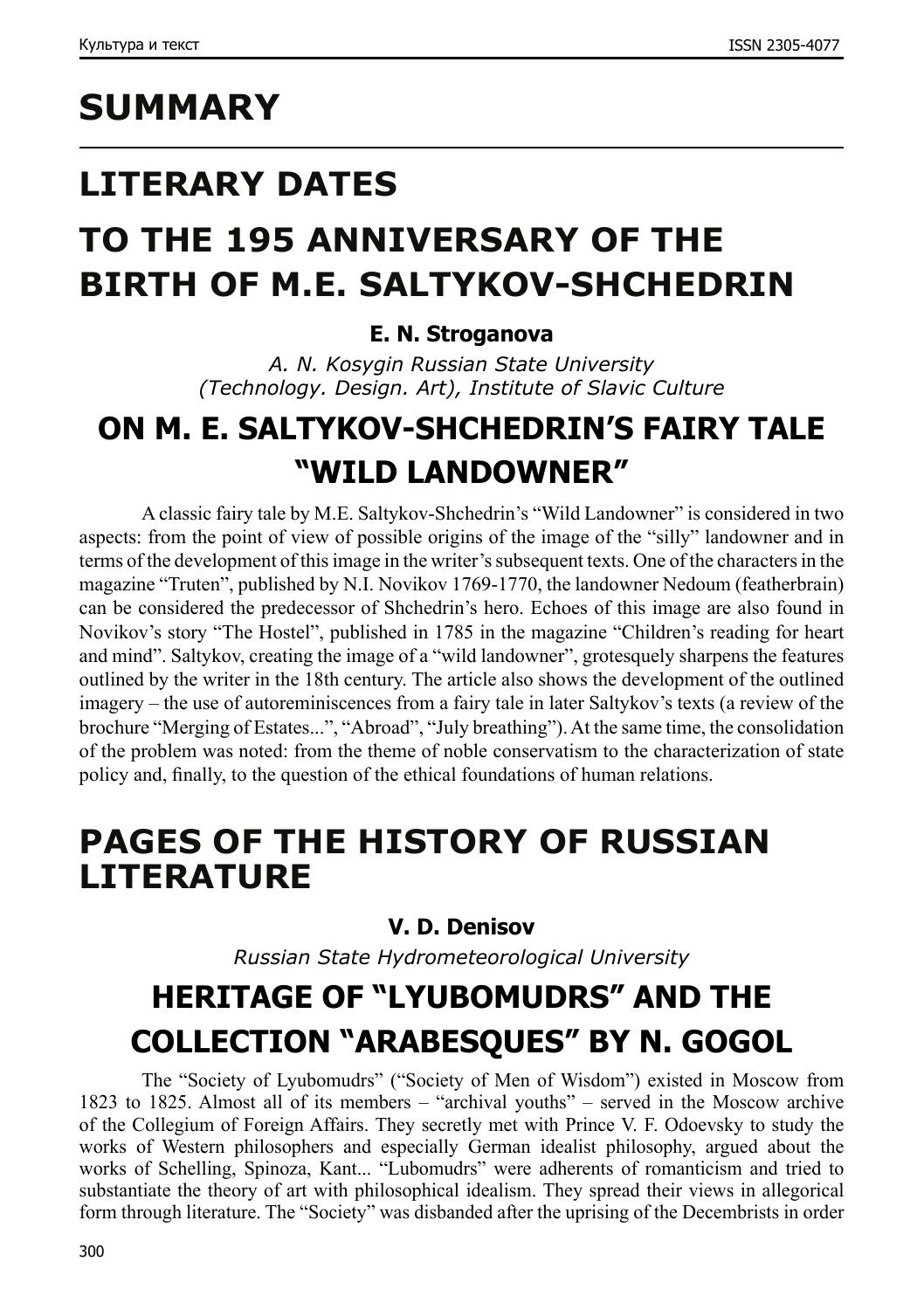to escape suspicion and persecution, but they kept links among themselves. The embodiment of their principles was the philosophical lyrics of D. V. Venevitinov and the legend about this poetphilosopher, who fell seriously ill and, before he reached the age of 22, died surrounded by his friends in St. Petersburg.

Nikolai Gogol, who studied at Nezhin's gymnasium, enthusiastically studied the Moscow Bulletin magazine (1827-1829), which presented the ideas of "Society of Lyubomudrs". Later, after moving to the capital, a short bureaucratic career, the publication of the cycle "Evenings on a Farm near Dikanka" and entering the literary circle, by the mid-1830s N. V. Gogol established friendly and creative relations with most of the former "lyubomudrs ". This interaction was reflected in the collection of "philosophical-journalistic" and artistic works of Gogol "Arabesques" (1835). Its historical and aesthetic orientation was emphasized by a correlation with "Prose", the second part of the "Works of D. Venevitinov" (1831), the poet-philosopher who passed away untimely. Both in "Arabesques" and in "Prose", the past was reflected in the present, the artistic was combined with the scientific (more precisely, the science-like), the world-historical – with the national. The similarity of the collections is found both at the genre-compositional level, and in the correlation of their works, similar in name and range of subject matters (articles about Pushkin). This could not have happened without a certain closeness of the authors' worldview.

In addition, the articles of "Arabesque" resemble the works of former "lyubomudrs". The focus of these articles on the works of famous German writers, scientists and philosophers (Goethe, E. T. A. Hoffmann, A. Humboldt, Herder, Müller, K. Ritter, the brothers Schlegel, Schletzer, ect.) whose translations were also regularly published by the magazine "Moscow Bulletin", is also obvious. In light of this, the correlation of "Arabesques" and "Prose" is explained by Gogol's susceptibility to the ideas of the former "lyubomudrs", which they associated with Venevitinov's work, creating a "collective" legend about the young poet-philosopher. For the author of "Arabesque", it was probably important to identify such correspondences, to point out the ideological roots of his work, while relying on tradition and identifying divergences with it. At the same time, neither in "Arabesques", nor in other works of the 1830s, there are no direct references to the poet-philosopher or references to him, which will appear only by the middle of the 40s.

Further comparative analysis of the work of D. V. Venevitinov and early Gogol's works, articles of "Arabesque" characterizes the similarity and – especially – the difference between the creative method of the two authors, as well as the nature of Gogol's use of the heritage of "lyubomudrs".

### **AUTHOROLOGY**

#### **А. А. Khadynskaya**

*Surgut State University*

### **FORMS OF AUTHOR'S REFLECTION IN LYRICS OF G. ADAMOVICH**

Georgy Viktorovich Adamovich (1892-1972) became the iconic figure of the Russian literary emigration of the first wave, mainly due to his critical works, but no less significant was his poetic heritage, which amounted to only four collections of poems. Adamovich became the ideological inspirer of the "Parisian note", uniting the young "unnoticed" generation of Russian Parisians, who shared his idea of poetic austerity, transparency of the verse, its liberation from verbosity and "embellishments". An example for novice poets was the lyrics of the master himself, almost "transparent" and aimless, directed to the "heavenly spheres".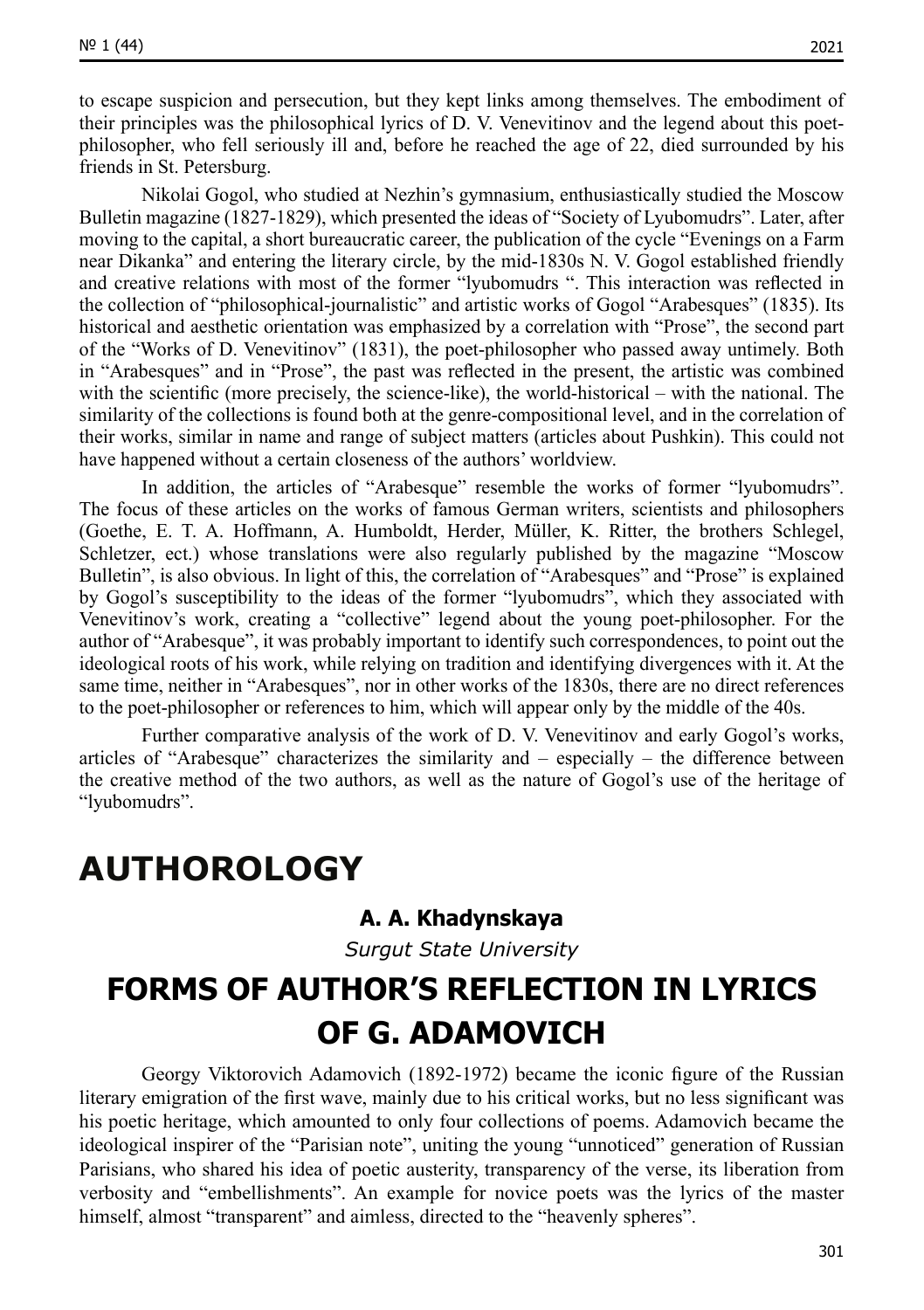Sharing the ideas of acmeism in his early work, Adamovich subsequently began to gravitate towards symbolism, but at the same time did not share the idea of its strong opposition to acmeism. In this sense, emigrant lyrics clearly demonstrate this duality in his poetic worldview: he wanted "every word to mean what it means, and everything doubled together..."

The heir to acmeism, Adamovich assigned a special role to the reader, defining him as a full-fledged interlocutor and like-minded person. He rendered his highly controversial and ambiguous creative position through dialogue with him. Its complexity was reproduced in the forms of author's reflection, which underwent a certain evolution in his lyrics.

The early pre-emigrant collections (Clouds (1916) and Purgatory (1922)) demonstrate the acmeistic position of the poet living in the world of Culture, as evidenced by playing with literary clichés, love of stylization, ekhprasticity of images, and appeal to cultural archetypes. His lyrical subject is active, encouraging the reader to follow him into the world of beautiful images. But already in early work, visionary knowledge of the future torment and suffering of the generation of his contemporaries appears, which is eloquently evidenced by the "winter text": associated with the theme of death, in emigrant lyrics it becomes a symbol of the death of exiles and, at the same time, a sign of the forever abandoned homeland.

In emigrant lyrics (collections "In the West" (1939) and "Unity" (1967)), dialogue with an imaginary interlocutor, who often acts as the poet's alter ego, becomes the main form of self-reflection. These "conversations", marked by the appeals "you", "my brother", "my friend" denote the "pain points" of the emigrant circle, the main of which are isolation from the native culture, lack of a full-fledged reader, nostalgia corroding the soul and body. In addition, the pronoun "we", by whom the poet designates himself and his brothers in misfortune, becomes frequent, because pain and misfortune are common to all.

The main theme of the latest collection "Unity" is the theme of death. Nostalgia takes on the features of a physical ailment, and the life of an emigrant is perceived as a slow dying, moving to the last line. In his attempts to find himself, the lyrical hero appeals to his own creativity as the only justification for his existence under intolerable conditions for him.

### **POETICS OF INTERMEDIALITY**

#### **S. D. Titarenko**

*Saint Petersburg State University*

#### **M. M. Rusanova**

*Saint Petersburg State University*

## **GOTHIC TRADITION IN LITERATURE FROM THE PERSPECTIVE OF INTERMEDIAL ANALYSIS**

302 The article is devoted to the insufficiently studied problem of the Gothic novel tradition in Russian modernist prose by using intermedial translation which is specified in O. Hansen-Leve's works. In a generalized sense intermediality is perceived as the dialogue of cultures based on the reflection of the visual images of the art space of the Gothic novel in Russian modernist literature. The necessity to develop such an approach can be explained by the fact that Gothic novel elements penetrate into the literature of the 19th − 20th centuries not only as transformed plot schemes, visual patterns and motives. They help writers advert to the epoch and its culture and thus create the artistic models of the world. The peculiarities of medieval culture visualization in the Gothic prose of the 18th − early 19th centuries (H. Walpole, S. Lee, A. Radcliffe, M. G. Lewis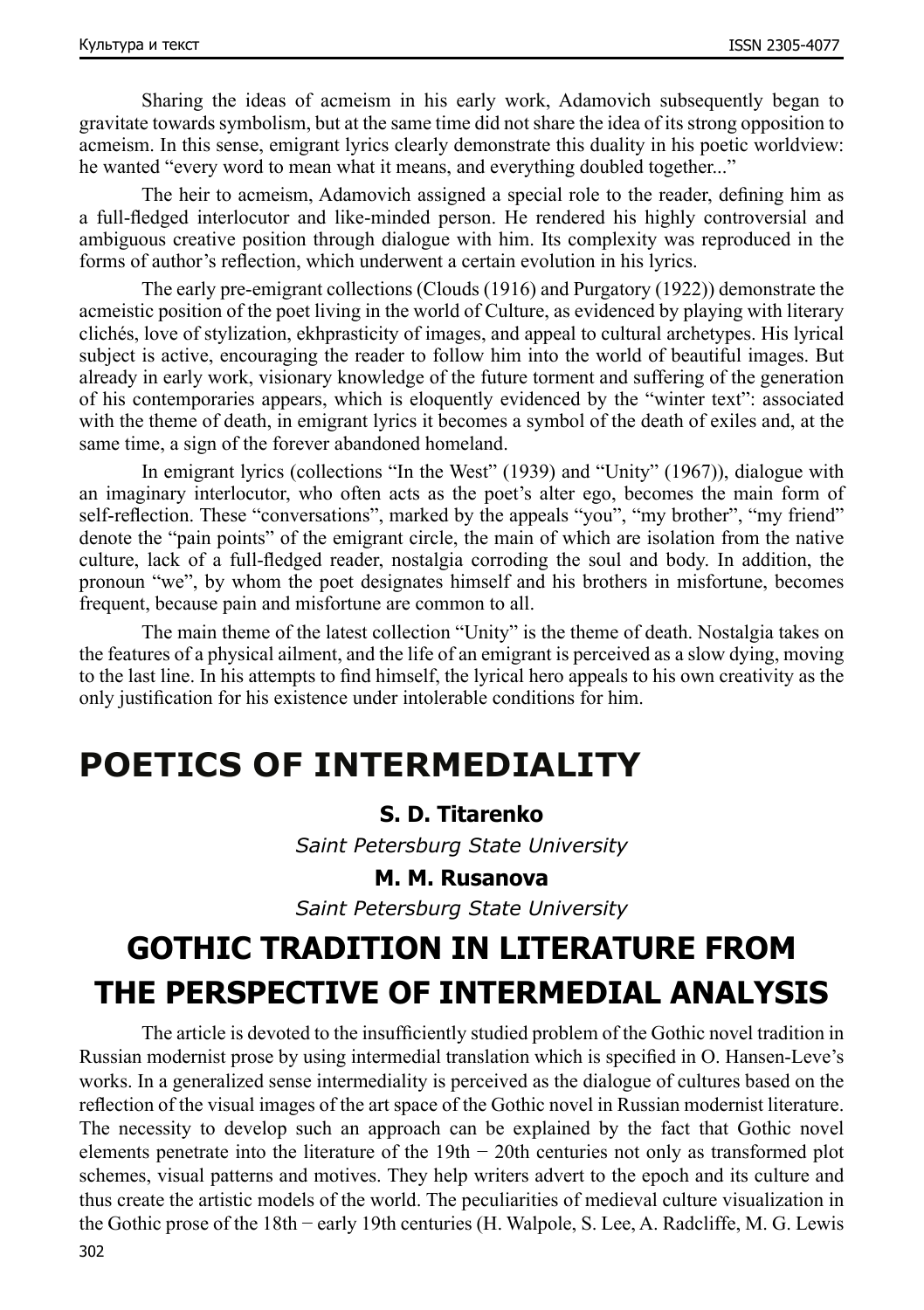and Ch. Maturin) and its reflection in Russian symbolists' prose (V. Brusov and F Sologub) are outlined. Gothic toposes of a castle, abbey, monastery, cemetery, etc. are considered. The visual images of feudal ownership or a castle are significantly transformed: they no longer imply a habitable, safe space, but become foreign environment. However, its introducing allows writers to advert to the concepts of the genus and world of the dead that are significant in medieval society. They are important for the novel plot level: the family secret and crimes committed in the past become the scenario impulse. It is also outlined that the Gothic novel world model is developed according to the medieval apprehension principle: the world of the dead and the world of the living are perceived as integrity. At the same time, ancestors are able to influence their descendants' lives. It is concluded that such an intermedial approach can significantly deepen the understanding of the Gothic tradition and determine the peculiarity of the appeal to it by writers of the early 20th century.

### **THEORY OF DRAMA**

#### **L. G. Tyutelova**

*Samara National Research University*

## **"COMMENTATOR" AS AN ORGANIZER OF A COMMUNICATIVE EVENT IN ASYA VOLOSHINA'S PLAY "GOGOL'S OVERCOAT"**

The work focuses on the problem of the forms of the author's presence in the drama. Its solution is proposed at the level of answering the questions: what is the playwright's purpose in a modern play when seeking to mark his presence in a dramatic event and what are the results of the implementation of the author's intention?

For this study, the ideas are important which were formed by historical poetics about the author of the drama as a special type of consciousness undergoing changes in the "big time" and at the current stage of the development of Russian drama characterized as individual, personal consciousness. It manifests its peculiarities in dialogue with the hero and the reader. In addition, in the case of modern drama, the so-called "stage directions subject" also becomes an active participant in this dialogue: the subject whose speech sounds in the stage directions.

The results of the study prove that the appearance of a stage directions subject, named "a commentator" in the work, becomes one of the main conditions for organizing a communicative event in modern drama.

The most important feature of this commentator is the possibility of simultaneous interactions with both the hero and the reader, in the role of the latter, which is important for the annotated work, the director acts.

The director, on the one hand, is the author of the world that appears on the theatrical stage, on the other hand, the director is the recipient of the dramatic text. Hence the confession of the playwright Asya Voloshina: during the production of "The Man from the Fish" on the stage of the Chekhov Moscow Art Theater she saw her own world and the world of Yuri Butusov at the same time.

The world of the director shows which topics proposed for discussion by the author are the main ones for the recipient, since they reveal to the reader the peculiarities of not only the author's vision of reality, but of their own as well.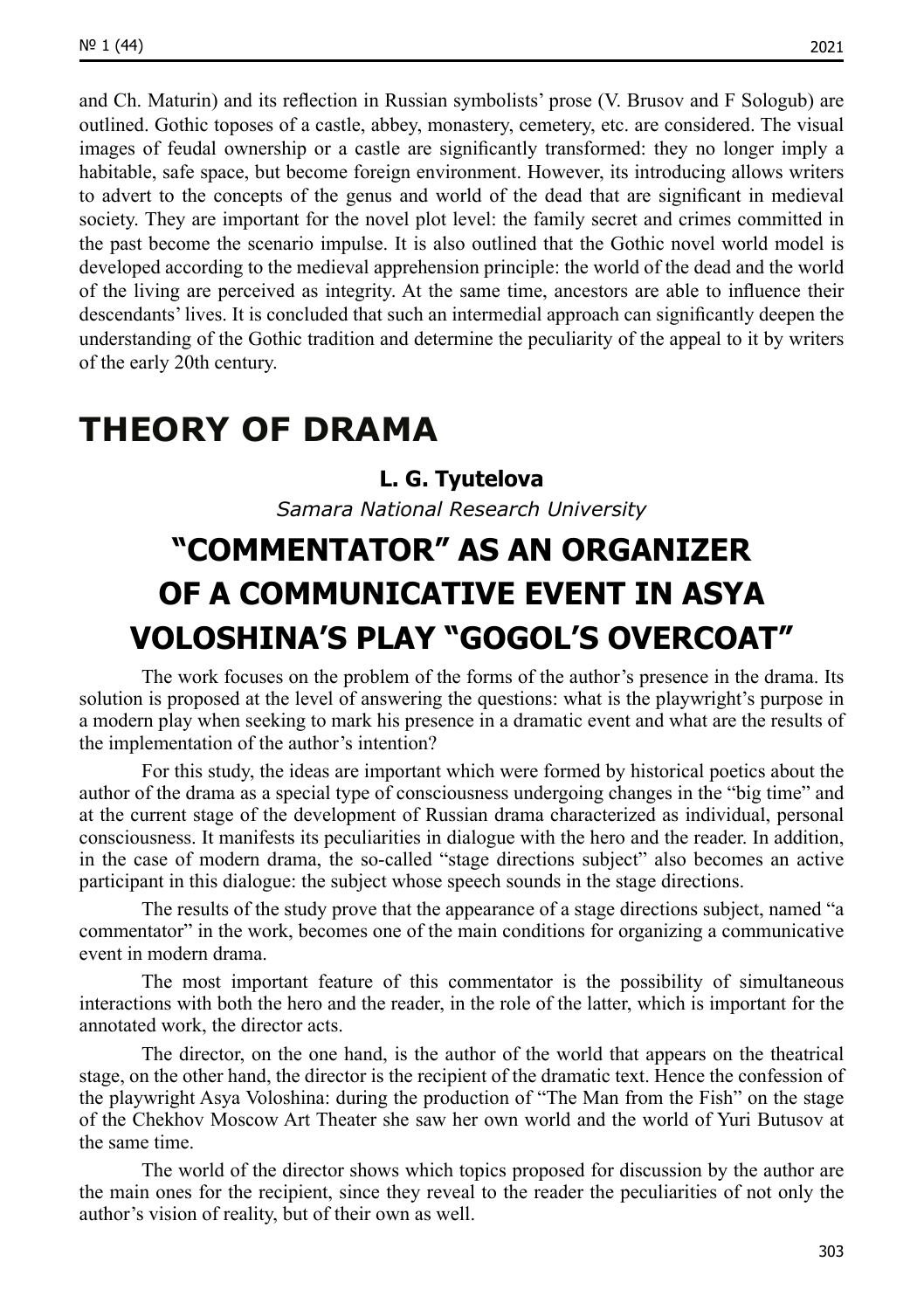In the case of Voloshina's play "Gogol's Overcoat", the main result of the communicative event is the detection of the peculiarities of the ethical and value positions of the modern playwright, on the one hand, and their reader, on the other. The proof of this are the performances at the Nahum Orlov Drama Theatre (Chelyabinsk) and the St. Petersburg theater "TSEKH".

The analysis of the theatre performances and of the text of the play allows not only to show the results of the dialogue between the author, reader and hero, but also to reveal the mechanisms of organizing this dialogue. The reader, thanks to the commentator, penetrates into the world of the hero of the drama and gets the opportunity to interact with them, and through them – with the playwright. At the same time, the role of the organizer of the communicative event is ensured by the following qualities of Voloshina's "commentator": their versatility, their simultaneous appeal to both the reader and the hero, the ability to be "the other" and not to be so, to distance themselves from "the other", to offer their solutions, but also not to insist on them.

### **REREADING THE CLASSIC**

#### **O. B. Zaslavskii**

*V.N. Karazin Kharkov National University*

### **ON UNCERTAINTY AS A STRUCTURAL PROPERTY OF "TAMAN"**

Ambiguity is one of key features of "Taman". This manifests itself on different structural levels of the text, including the plot, construction of phrases, composition, peculiarities of artistic space. Discrete elements become ambiguous and blurred in the text. They also combine with the elements of continuous nature. (For instance, the opposition between fire and water is replaced by their integration into a single whole). The indicated properties reveal themselves both on the micro-level (structure of phrases, vocabulary) and in the peculiarities of the plot as a whole and in artistic space.

The central motif of penetration of smugglers across the border leads to semantization of geometric and structural notions – such as limit, boundary and coexistence of elements from different worlds. In doing so, the relevance of corresponding categories is not restricted to the story of the smugglers, but covers the entire world of the work. It is this circumstance that enables us to see how they loose a sharp discrete form and blur.

Moreover, this process is not only contrasted to distinct discrete elements. In total, discrete sharpness and blur of structural elements turn out to be two different variants of something more general. In this sense, another relation of uncertainty is obtained. The world of the work appears to be deprived of definite features and unsteady. Different features which seem to contradict each other get on successfully. The aforementioned peculiarities permeate the entire text appearing on all levels from individual words to the structure of the whole work. The creation of "half-tints" contributes to a general atmosphere of mystery, where nothing gets its final outlines.

We suggest explanation, why a micro-plot about the death from hanger is mentioned but left without continuation. This is an example of an unsatisfied double need – for food (for the narrator) and spiritual nourishment (for a reader). The substantial aspect of the described device is connected with the theme of the work as a whole. As its plot is related to the narrator's attempt to get the key of the riddle, such unfinished micro-plot structurally reproduces the main collision of the narration and also (along with other devices) contributes to the atmosphere of mystery. Thus,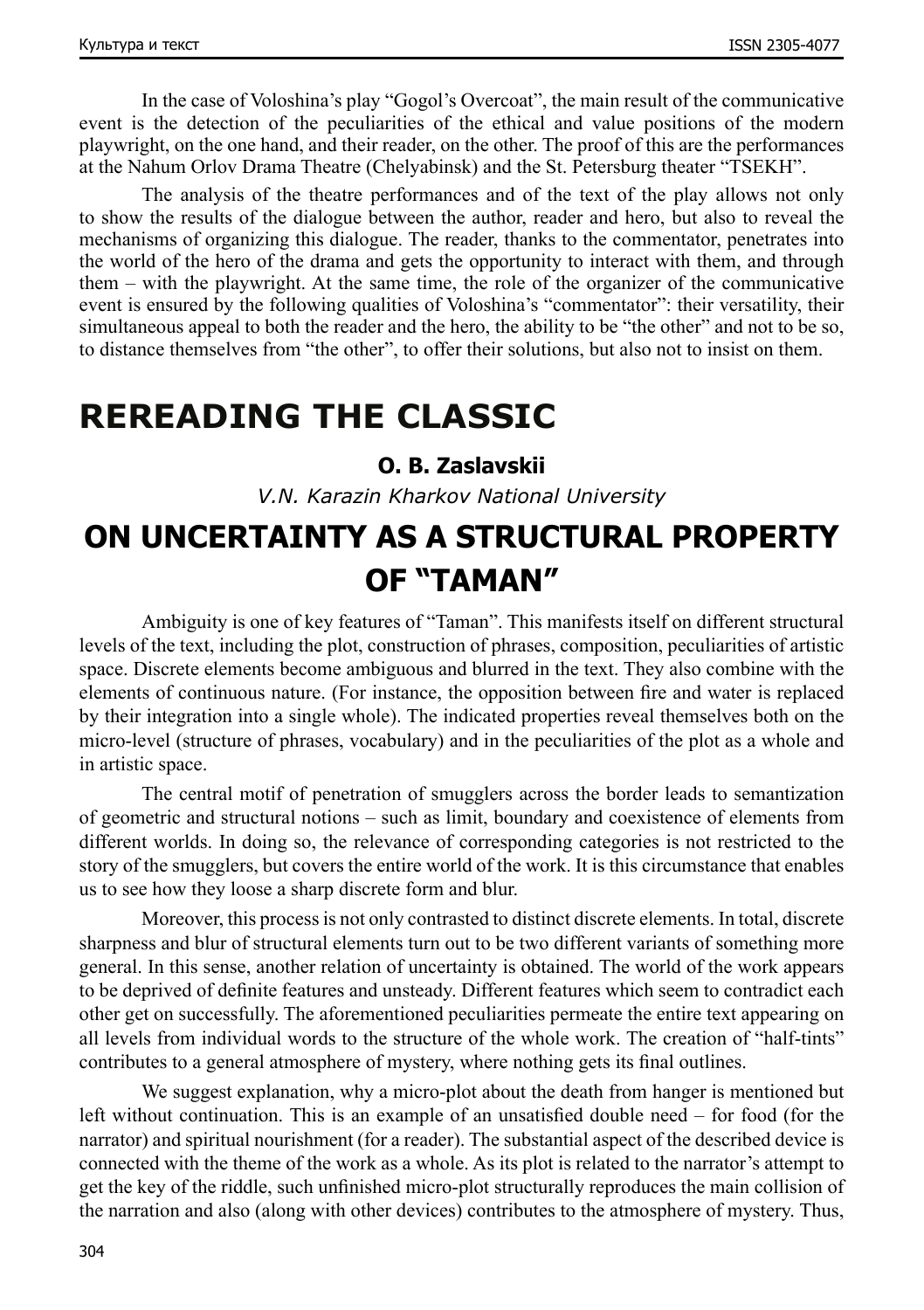the break of the plot line connected with hanger is iconic reproduction of the motif of hanger as such. In this respect, one can see an analogy with the phenomenon of a pseudo broken text. The latter notion implies that the plot is broken but the break itself acquires artistic meaning, the being embodiment of topics actual for the work (death, ending, etc.).

The content aspect of the described technique is related to the theme of the work as a whole. Since its plot is connected with the narrator's attempt to "get the key of this riddle", such an incomplete micro-plot structurally reproduces the main collision of the narrative and also (along with other techniques) contributes to the creation of an atmosphere of mystery by its uncertainty.

### **FILM TEXT**

#### **O. Е. Gevel**

*Siberan Federal University*

### **THE IMAGE OF FYODOR DOLOKHOV IN SCREEN VERSIONS OF "WAR AND PEACE"**

The creation of images with the help of cinema and the receptive reaction of the audience has always attracted the attention of scientists. Many of these studies are directed to the adaptations of Tolstoy's works as summits in the novel canon. Six screen versions of the novel "War and Peace" are in the open access today: 1956, 1965, 1972, 2007, 2012, 2015.

The image of Fyodor Dolokhov is the subject of close analysis, since it occurs in both "peaceful" and "military" episodes in Tolstoy's novel; actually, the hero interacts with all the main characters throughout the novel's narrative. Associations linked to the image of Dolokhov are the following: a bear tied to a non-commissioned police officer, gypsy songs, a card game, pallor and coldness (associated with Russian winter), ambivalence: unbridled disposition, a complicated history, a feeling of danger could make this character especially attractive to serve the recreation of the atmosphere of Tolstoy's novel in Western cinema. However, the character does not always manage to get into that significant plot position that he occupies in the novel "War and Peace".

This image is significantly "truncated" in all film adaptations and is often deprived of important plot valences and its decisive role many episodes of "War and Peace". However, it is curious that sometimes, removing the motives provided by L. N. Tolstoy, the directors "add" additional shades to the image, sometimes completely changing the tone of the episodes in which the hero is included. Most film versions are characterized by the inclusion of the motifs displayed in the drafts and preliminary editions of the novel "War and Peace". Often, the scenes of action of the episodes are changed, motivational or character displacements are also typical (Dolokhov's actions can be performed by other heroes); however, the visual component of Dolokhov's image is usually preserved even when the character is deprived of an active role and lines.

Elements of the "Dolokhov text" appear in cinema not only in film adaptations by L. N. Tolstoy. So, in the film "The Duelist" (2016), the paradigm of the behavioral text of F. I. Tolstoy the American is obviously re-actualized, the film "The Story of One Destination" (2018) also contains some characteristic features of Dolokhov.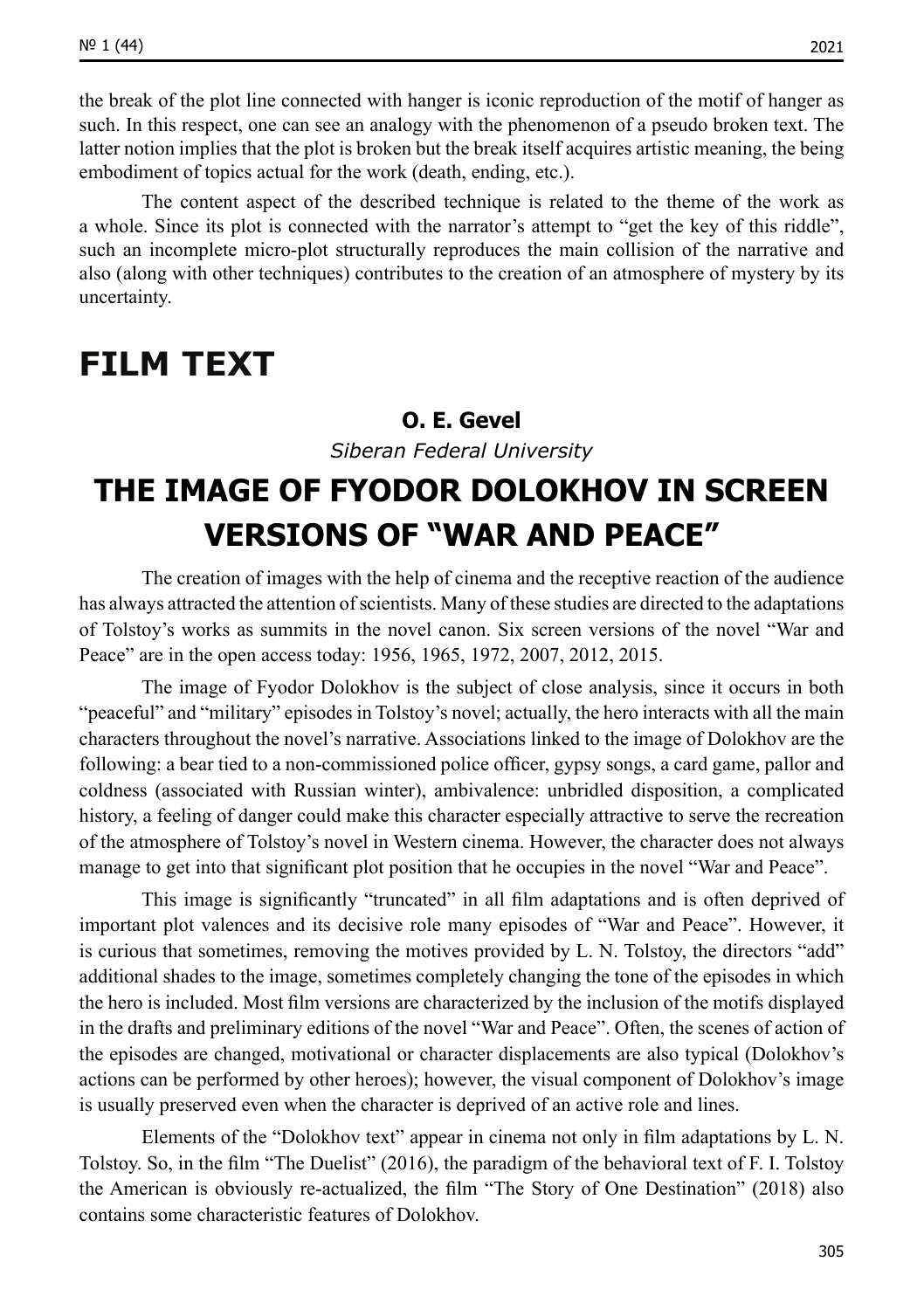# **HYPOTHESES**

#### **A. S. Mironov**

*Moscow State Institute of Culture*

## **BYLINA ON THE RUSSIAN FRONTIER: DECONSTRUCTION OF THE PRE-CHRISTIAN EPIC HERO AS A PLOT FUNCTION OF THE FOLK EPIC "ALYOSHA POPOVICH AND TUGARIN THE SERPENT"**

The author of the article reveals values that motivate Alyosha Popovich and Tugarin the Serpent, compares the structures of their value centers, and concludes that these characters demonstrate an opposed – i.e., pagan versus Christian – understanding of such categories as glory, honor, and strength.

As for Tugarin the Serpent, his value centre is dominated by the concepts typical for pre-Christian epic poetry – both by ultimate values of this kind (personal honor and personal glory) and instrumental ones (abundant food and wine; miraculous strength seen as an absolute advantage; right for other men's beautiful women). In the beginning of the bylina, these axiological categories are rendered by the Russian epic singer as indisputable, but then – in the finale, when the antagonist is defeated – they are represented as devalued and deniable.

At the same time, the following axiological concepts are initially rendered as of limited importance: the collective "honor-praise" of Russian knighthood – which is an ultimate value and implies the rejection of personal honor – and the instrumental values of love-mercy to suffering men and love-eagerness for Orthodox sacred objects and institutions (the so-called «knightly ardent heart»). These concepts dominate the protagonist's value centre (and ultimately make the knight victorious), which allows to consider Alyosha Popovich as a new, Christian hero.

The author proposes a hypothesis that the function of the bylina about Alyosha Popovich and Tugarin the Serpent was to correct the listener's value centre in order to devaluate in it pagan axiological paradigm. The inculturational function of the bylina long remained an actual task precisely for Siberian epic singers, since here, in a situation of a Russian frontier – i.e., in a dialogue with foreign, unchristian cultures – the values of the Orthodox civilization continued to compete with the ones of archaic folk epics. According to the author, precisely such actuality of the genre purpose accounts for the fact that the Siberian variants of the bylina are more profound and vivid than the ones written down in the European part of Russia.

# **ALTAI TEXT**

### **E. A. Moskovkina**

*Altai State Institute of Culture*

# **THE IMAGE OF ALTAI IN GEOPOETICS OF I. A. EFREMOV'S EARLY STORIES**

In Efremov's early works, Altai is one of the sacred loci, a territorial marker of the border space: a meeting place of the past / future and the present; life and death, dream (fantasies) and reality, representing a fatal threat to the characters, guarding their secrets and treasures, but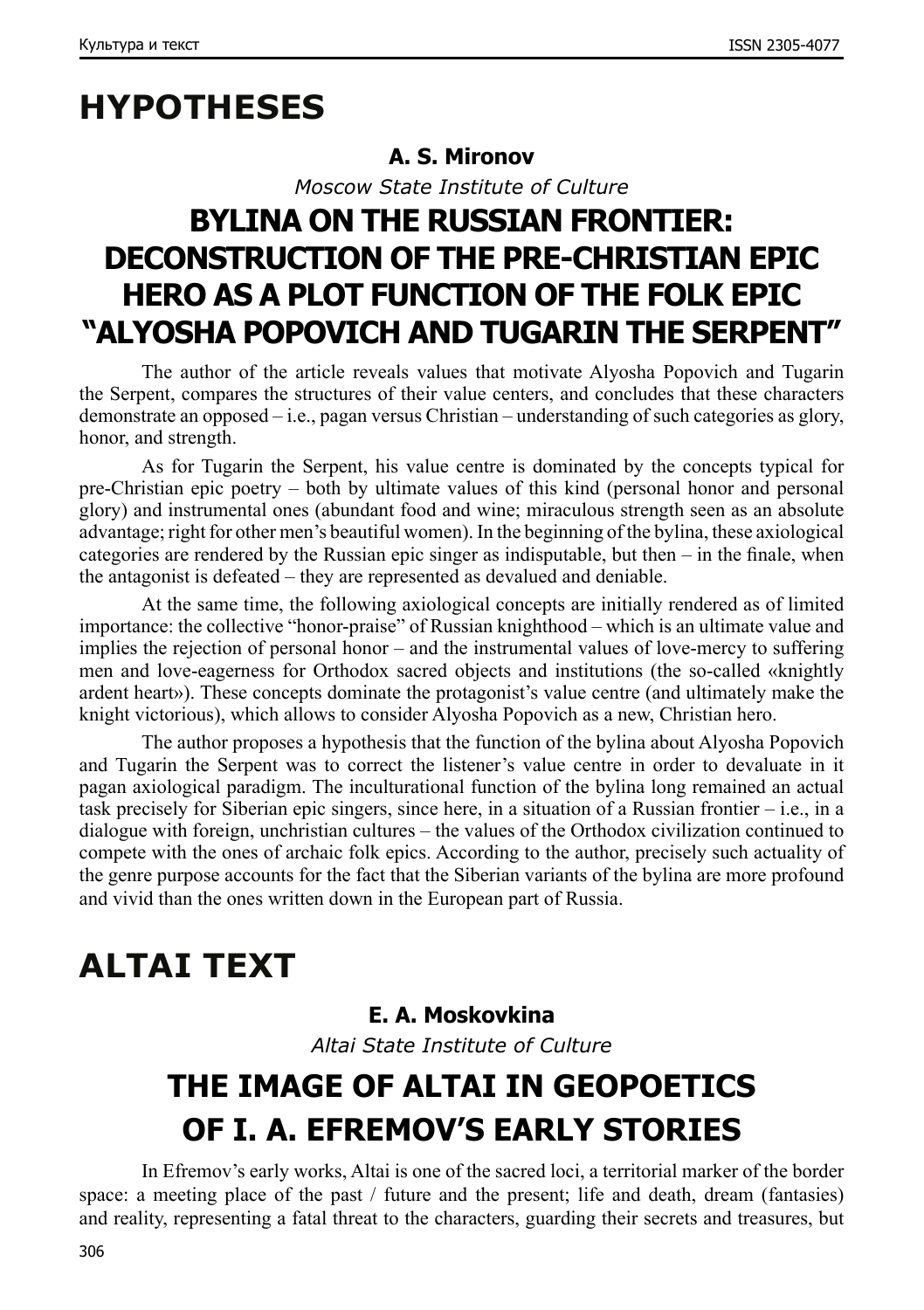attracting an extraordinary attractive special beauty. The Altai myth is placed in a complex coding system where mythological, aesthetic, and philosophical representations of various cultural discourses intersect.

The progressive discovery made by the hero of the story is "fueled" by the Oirot legend, which, in its turn, is reflected in the ekphrastic layer of the work (serves as the plot of the picture, which became a stimulus to scientific hypothesis) and entails a broad cultural context of understanding the phenomenon of mercury in alchemy, philosophy, science and poetry. The image of Altai is endowed in Efremov's geopoetics with the alchemical qualities of mercury (philosophical mercury) – specularity, transparency, plasticity, ambivalence, attractiveness.

In Efremov's interpretation Altai possesses the mirror property of transcendence. Altai is an exit to a new reality, a different worldview, the space of power. Efremov, following N. Roerich, considers Altai to be a territory of metamorphosis, a cardinal change of life attitudes, a place of discovery and self-knowledge. The same we can find in the work of Chorosov (the obvious prototype of which is the famous Altai artist Choros-Gurkin – a pupil of I. I. Shishkin, the author of the painting of the same name, written in 1910). The mystery, isolation, magical attraction and inaccessibility of the mercury lake give it the properties of the "navel of the earth" – the way to Dene-Der, located in a deep gorge, resembles the entrance to the mother's womb or the underworld. The symbolic prototype of mercury is Hermes: "psychopomp", the guide of the souls of the dead to Hades – one of the few representatives of the Pantheon, freely crossing the border between the world of the living and the dead, equally involved in birth and death.

According to Efremov, the secret of the topophilic attractiveness of Altai landscapes lies in a special "mercury" quality, noticed by both the artist and the geologist, inherent in the palette and composition of Altai landscapes – transparency (ghostly) and flickering, as well as complex optical effects associated with the illusory perception of density, depth and volume.

Mercury as a plot-forming element of the story becomes a mythologem of Efremov's philosophy of Altai space. Through the symbolism of mercury, fixed mainly in the art of European Middle Ages, Efremov manages to bridge from East to West, by using artistic techniques of geopoetics, he manages enter the universal cultural space and describe the most relevant qualities of the "spirit" of the Altai in the language of science and aesthetics.

#### **I. V. Shestakova**

*Academy of Media Industry (Moskau)*

### **ALTAI DOCUMENTARY FILM TEXT**

The subject of the research is the history of Russian documentaries in Altai in the films of directors and cameramen, natives of Altai Krai. The author uses the concept of text proposed by V. Toporov and developed in the research of "local texts" using the methods of intertextual and intermediate analysis.

The article traces the formation of symbolic constants in film works about Altai that determine the status position of the region in Russian media space. The author consistently identifies the stages of formation of "Altai documentary film text", considering its historical, thematic, genre dynamics. In the 1910s, special films were shot that reproduced the geographical features of the region on the screen. Using the shooting material of exotic landscapes, rituals of local residents, everyday life, local photographers (S. Borisov, S. Gurkin) created paintings. During the NEP years, professional directors and cameramen were employed in film production,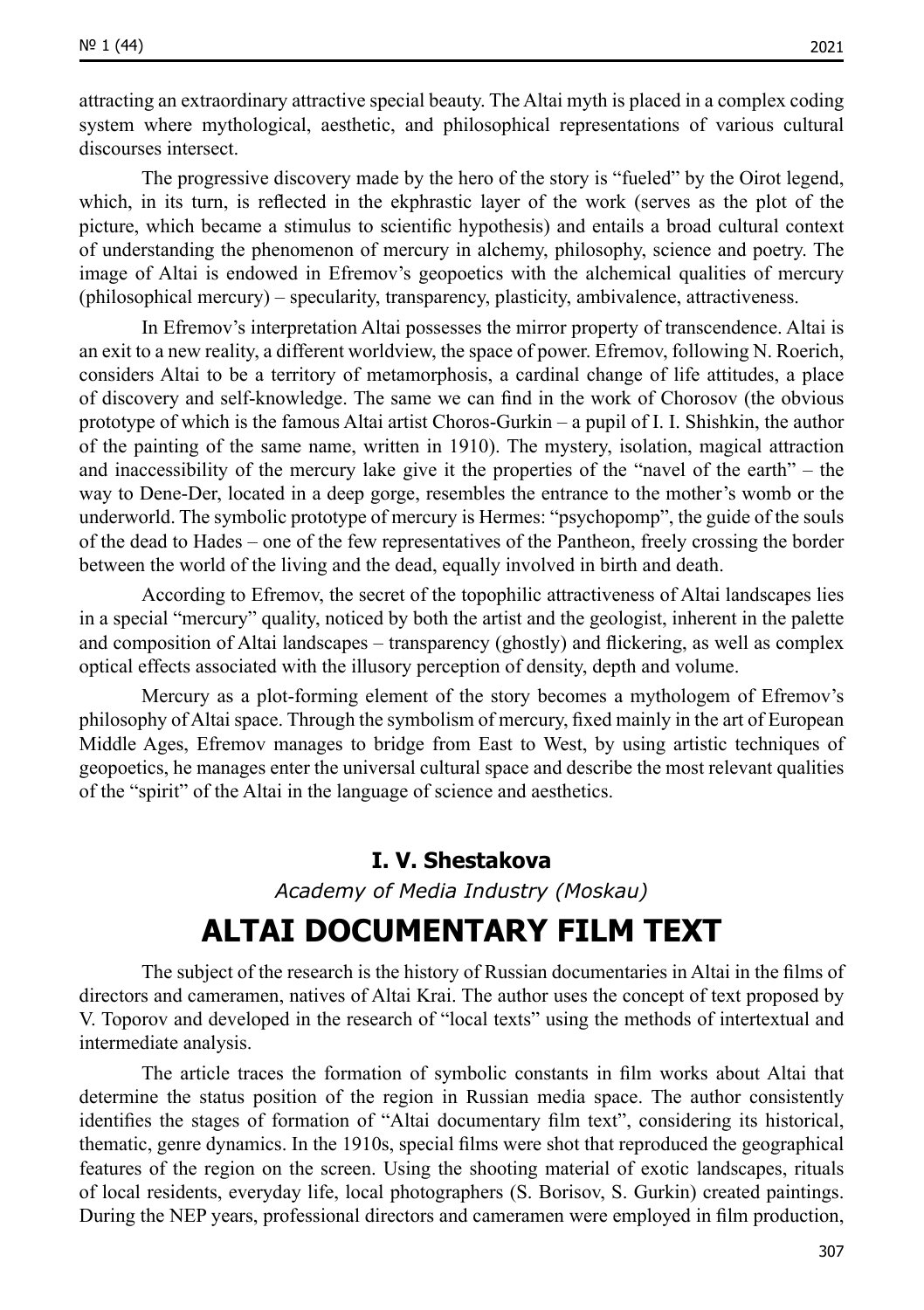gaining experience in creating newsreels and educational films. One of the first cultural films was the silent film "Altai-Kizhi" by V. Stepanov. The cameraman A. Tarbeev worked in this direction; in the film "Culture and life of the Altai people" he told about the life of a minority nation and its cultural growth. In the 1940s-1950s, directors continued to work on the "film chronicle" of the region, but the language of cinematic images was already changing. With the advent of sound, noises, music, and speech began to play an important role. Many films about virgin lands have appeared in Russian media space: "In the Kulunda Steppes" by S. Khmelev, "Letters from the Virgin Land" by M. Lukatsky, "Steppe Song" by V. Shevchenko. In the 1970s and 1980s, the agricultural aspect of the region's importance as the "breadbasket of the country" continued to actively develop in film production, and the ideological task of documentarians was to preserve a new generation of landowners in the vast developed spaces. The semantics of the patriarchal duty of grain growers to the country is emphasized in the titles of films: "Siberian bread – to the Motherland" by E. Mordokhovich, "To be the master of the land" by A. Mamontova," Altai farmer" by V. Sushkevich,"If you are a peasant's son" by M. Sherman, "Stepan's field " by V. Novikov.

The article proves that "Altai documentary film text" of the ХХ century has semantic coherence. In the unity of repeated motifs, the most important sights of the region are symbolized, which determine its natural and civilizational status in the world. At the same time, a stable set of symbols and brands helps to identify the territorial, ethnic, and cultural diversity of the region. The variable components in the film text are the unique color of the frames of changing time with the ideology, culture, and technology inherent in each epoch. The author comes to the conclusion that the historical formation of the "Altai documentary film text" is a diverse variation and constant interaction of two semantic dominants: the idea of the natural wealth of the Altai land and the spirituality of the peoples inhabiting it.

### **POLEMIC**

#### **T. A. Mirvoda**

*Independent researcher*

#### **M. V. Stroganov**

*A.M. Gorky Institute of World literature of the RAS, Russian State University named after A.N. Kosygin (Technologies. Design. Art)*

## **FEARS AND SCARY NARRATIVES OF CHILDREN IN THE ERA OF THE INTERNET**

(Discussion based on the materials of the defense of T.A. Mirvoda's PhD thesis "Poetics of a modern children's "scary" narrative in oral tradition and the Internet")

The discussion is opened by the attempts of its participants to understand the reasons for the unremitting interest in modern society in scary stories in general and works of children's "scary" narrative folklore in particular, which are regularly published on the Internet both in original (completely borrowed from oral tradition) and modernized (modern characters, plot realities, poetic techniques and common places) form and collectively designated by their distributors as "creepypasta".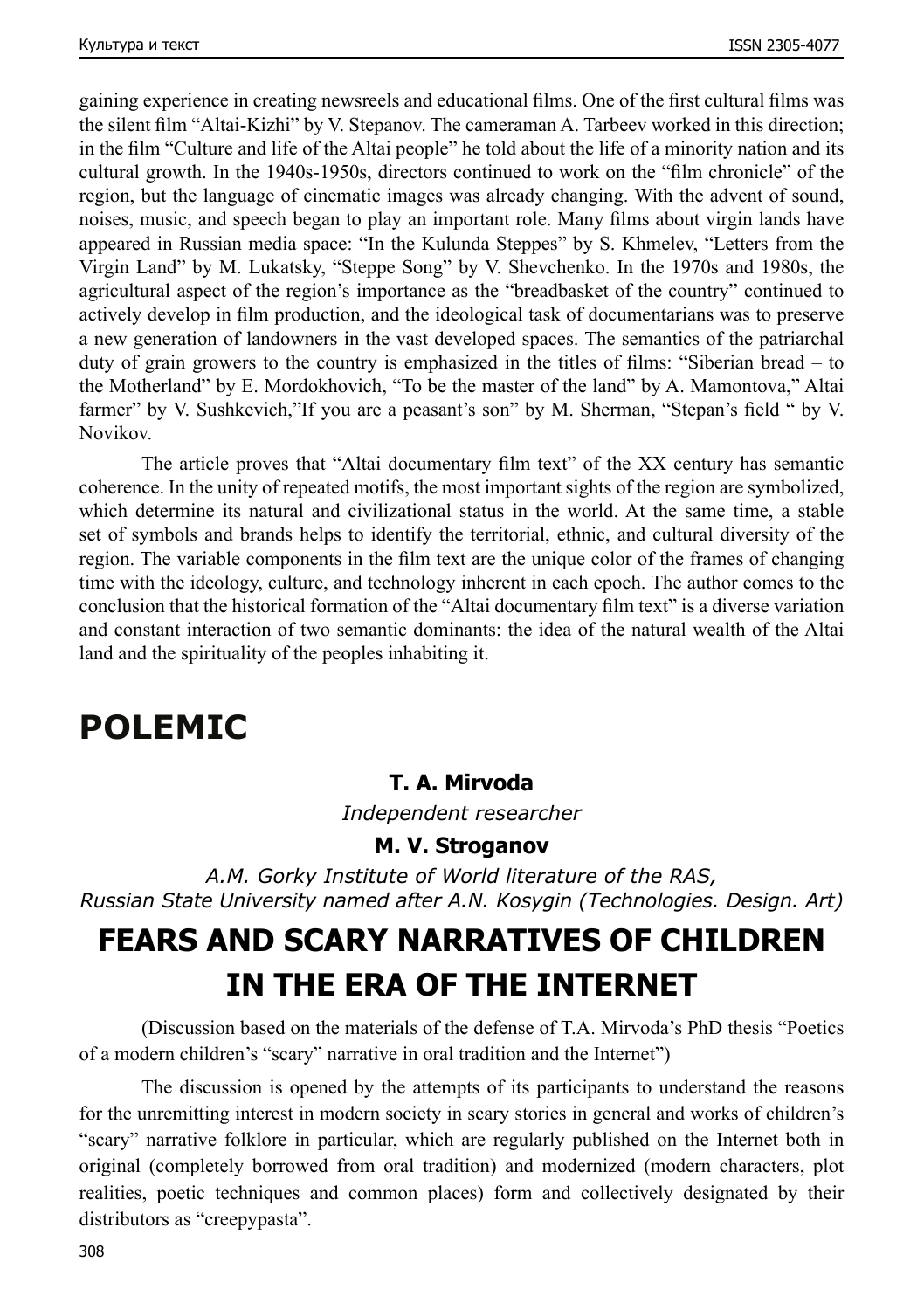In this regard, assumptions are made about the ineradicability of the primordial fears associated with the struggle for survival, even in the relatively comfortable and safe living conditions of a modern metropolis, where really terrible things happen every day, but are not always perceived as terrible because of their commonness. At the same time, all representatives of urban civilization feel the threat to their existence at the subconscious level, but due to the blurred visibility of its real sources, it is sublimated in folklore texts in the form of the same fantastic, mystical and mysterious creatures and incidents, but already inhabiting and stemming from virtual reality and emerging in a new, more consonant digital age appearance.

In the middle of the conversation, the principles of genre differentiation of "strashilka" (children's scary story), "strashilka-pugalka" (children's scary story + jump tale) and "pugalka" (jump tale), as well as "strashilka" and "antistrashilka" (anti-scary story), "oral scary narrative" and "creepypasta" are discussed. Genesis and the realized psycho-emotional functions are distinguished as the basic criteria for differentiating genres.

Strashilka-pugalka is considered as a genre variety of strashilka and pugalka simultaneously, since it is related to the former by a narrative opening with similar common places and plot schemes, and with the latter by a sudden appeal-action denouement. Since the abrupt interruption of a seemingly ordinary story by an unexpected exclamation seems form-generating for strashilka-pugalka, it cannot be combined into one genre group either with strashilka or with pugalka, which is a plotless text built on a gradual narrowing of repeating images.

Strashilka and pugalka, in addition to formal features, differ in the origin and attitude of the narrator to the reproduced material: strashilka expresses narrator's fears that everything described might have happened or may happen, pugalka is used by the narrator to prank the audience.

Antistrashilka by its genesis, presumably, was a parody of strashilka, but over time it began to lead an independent life. This is confirmed by the presence of its own solid system of images and using out in its texts the motives of not only strashilka but also scary narratives of other genres; that is the evidence that now antistrashilkas refer parodically primarily to characters which commit evil and not to the form of the work which contains them. Moreover, already based on antistrashilkas themselves, new parody texts appear and their distributors also present them on the Web as creepypasta.

Creepypasta turns out to be a large-scale current of online culture, combining both scary narratives that came to the Internet from the oral tradition, and that arose directly in Web – "stories in the genre of creepypasta". Against the background of the first, the second stand out by their focusing specifically on reading, and not on listening.

At the final stage of the dialogue, the approaches to the creation of an index of the texts of children's "scary" narrative folklore (whether to move on from antagonists and scary situations to their functions, or from functions to characters and specific events?) are defined as problematic issues; reasons for the extinction of this tradition in oral form (starting with the 1990s this is the loss of secretiveness of existence, strong competition from mass culture, a demographic crisis, small relevance and comprehensibility for new generations of described conflicts, plot realities and images of pests) are discussed; the inextricable connection of instructions and the rituals of evocation played out on them is declared, and the presence of a subconscious desire among the carriers of horror stories to improve them with each new reproduction.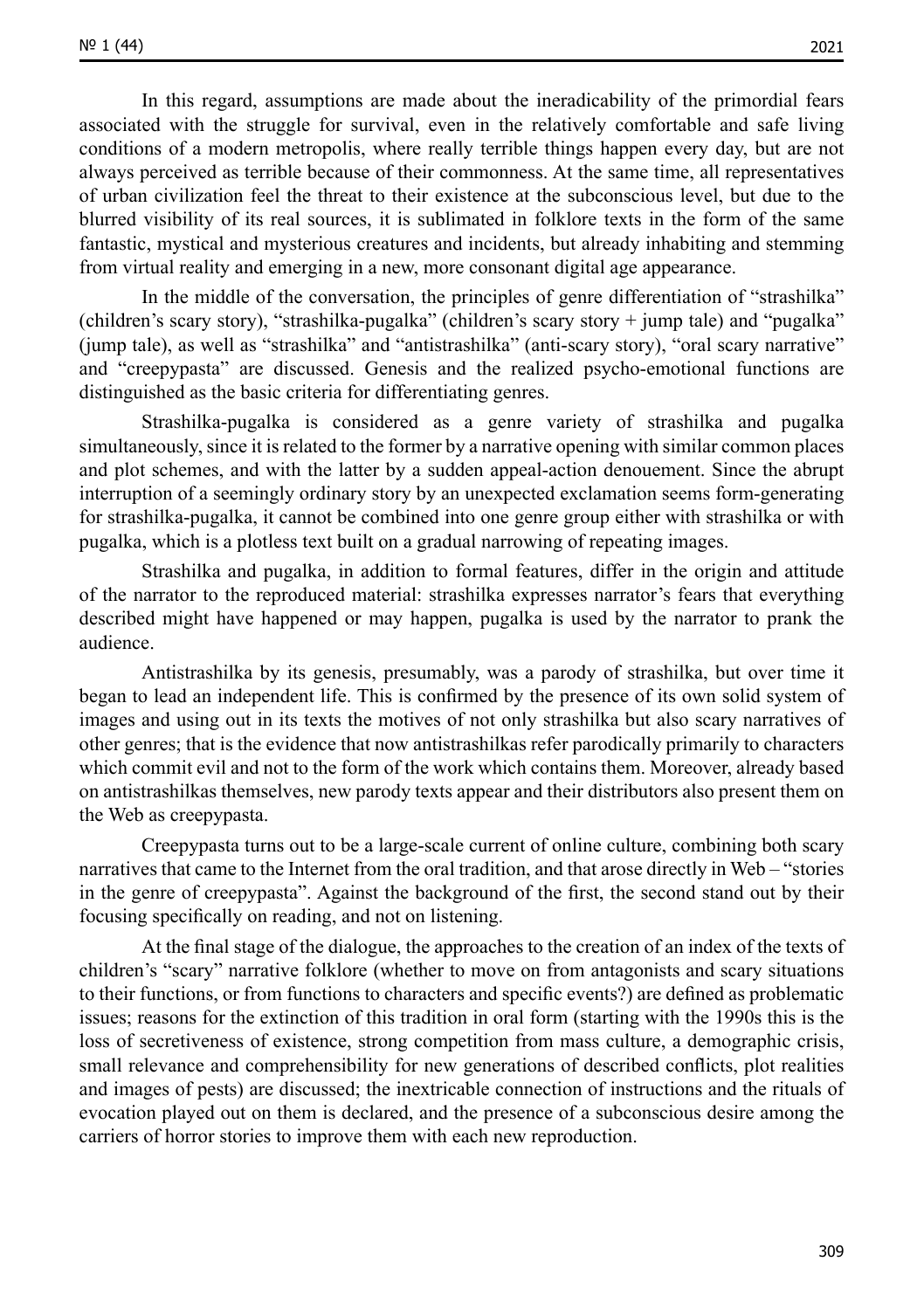# **SLAVICA**

### **Zhang Hong**

*Henan State University*

## **PARAMETRIC EVALUATIVE ADJECTIVES OF A HUMAN FIGURE IN THE RUSSIAN PICTURE OF THE WORLD ON THE BACKGROUND OF THE CHINESE LANGUAGE**

The article is devoted to the study of Russian parametric adjectives that characterize the size and shape of a human body. The research was carried out through the prism of the Chinese language. In this sense, the Chinese language acts as a kind of metalanguage for describing the Russian language, since the ethnospecific features of the language under study are especially clearly visible against the background of another other language.

Methodologically, the article is based on the developments of the Moscow Semantic School under the guidance of Yu.D. Apresyan. In my opinion, the theory of this school has not lost its relevance; moreover, it demonstrates its potential in describing Russian or other semantics with the help of other languages that act as metalanguages in relation to the original one. This idea was already laid by Yu.D. Apresyan.

The article establishes synonymous series for parametric adjectives characterizing the dimensions of the human body. The dominants of these series (corpulrnt / thin) were revealed, the shifts in these series in the degree of intensity of the manifestation of the trait towards deviation from the norm were described.

The article also proves that Russian parametric adjectives have less collocating ability than Chinese ones; in a first approximation, this, probably, can be explained by inflectional character of the Russian language. Another result of the article is the establishment of the fact that the meanings encoded by the original adjectives are concentrated precisely in the characteristic parts of speech, while in the Chinese language they can also be concentrated in the predicative parts of speech.

# **LINGUISTICS DIALOGUE AS A RESEARCH PROGRAM**

### **N. N. Shpilnaya**

*Altay State Pedagogical Univercity*

# **DIALOGICAL LINGUISTICS IN RUSSIA: THE HISTORY OF FORMATION AND THE CURRENT STATUS**

Formation of dialogical linguistics in our country dates back to the works of L. V. Scherba, L. P. Yakubinsky and M. M. Bakhtin, who established its theoretical foundations and determined the scientific research of linguists in the XXth-XXIst centuries.

The current status of Dialogical Linguistics is represented by a set of particular theories of dialogue: the Interactional Theory of Dialogue, Linguistics of the Dialogical Text, Linguistic Theories of Replication and the General Theory of Dialogue.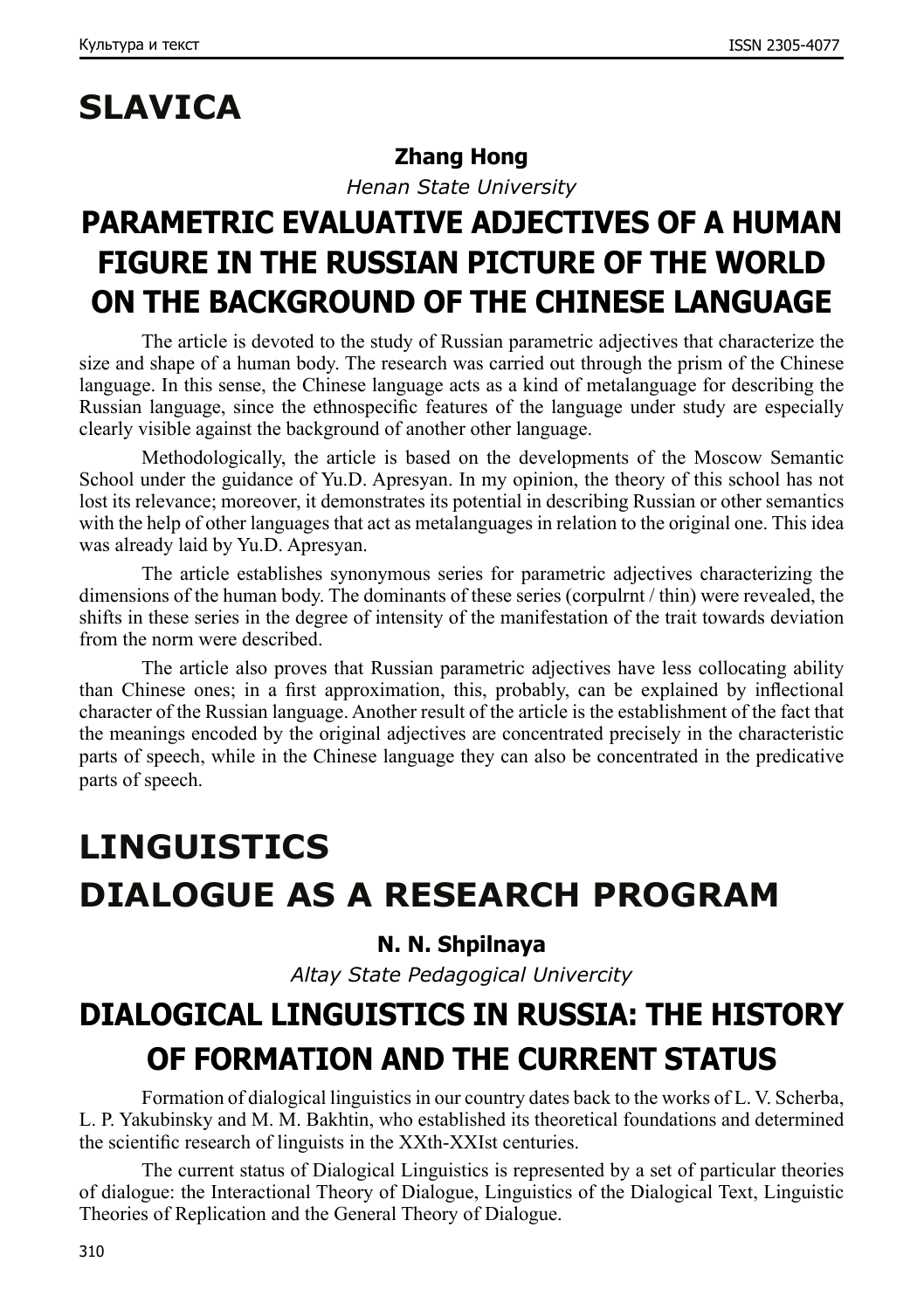Dialogical Linguistics can now be viewed as a research language learning program. It is grounded on the dialogical hypothesis of language, according to which language is arranged likewise, and not otherwise, in order to serve the situation of dialogue.

Dialogic cognition of language and its manifestations can be based on the principle of dialogism, which presupposes the description of language manifestations taking into account the opponent interlocutor.

Considering dialogue as a genetic program of organizational communication (society), we have identified several aspects of the interaction of language and dialogue: dialogue in language, dialogue in some certain language, dialogue about language – the study of these aspects can be the subject of Dialogical Linguistics, Communicology, Dialogical Genistics and Dialogical Metalinguistics.

The work formulates the principles of language cognition and its manifestations within the framework of the dialogical paradigm. Among these principles, we can differentiate the principle of phatic reference of language, the principle of dialogical meaning priority in the acts of linguistic phenomena actualization, the mirror symmetry principle of the linguistic phenomenon genesis situation, the principle of metacommunication of any linguistic phenomenon.

The work identifies some general and particular consequences of the dialogical hypothesis of language. General consequences are associated with the awareness of the unity of epistemological reflections on the issue of a dialogue and the ontology of dialogue as the "programme" of the language ability. As well as the private consequences are associated with the aspect of the dialogical situation and its correlations with the linguistic phenomena.

### **POLEMIC DIALOGUE**

#### **Igor А. Sharonov**

*Russian State University for the Humanities*

## **DOMINANCE STRATEGIES IN POLEMICAL DIALOGUES**

The research is based on the study of communicative interaction. Discursive analysis of speech, strategies and tactics to have an impact researches are included in maimstream directions of contemporary linguistics.

To support successful interaction in a dialog it is necessary to realize both informative and social functions that are to convey the information and to maintain good relations between interlocutors. It is a well known fact that these functions work in dialogs not always in harmony.

The target of social (phatic) domination dialogues is to maintain and enhance good relations with interlocutors. Such dialogues are defined as small talks, meeting and farewell, receiving guests, etc. Standard courtesy formulas are preferable, the communication is mostly non-informative.

The target of informative domination dialogues may not consider sometimes maintaining good relations with the interlocutor. It happens, for example, in many Russian everyday debates, when any speaker wishes to influence the interlocutor, to convince him or her, win the argument. To reach the result a speaker may use manipulative tactics to discredit interlocutor's opinion. The aggressive tactics are effective, but may lead to conflict.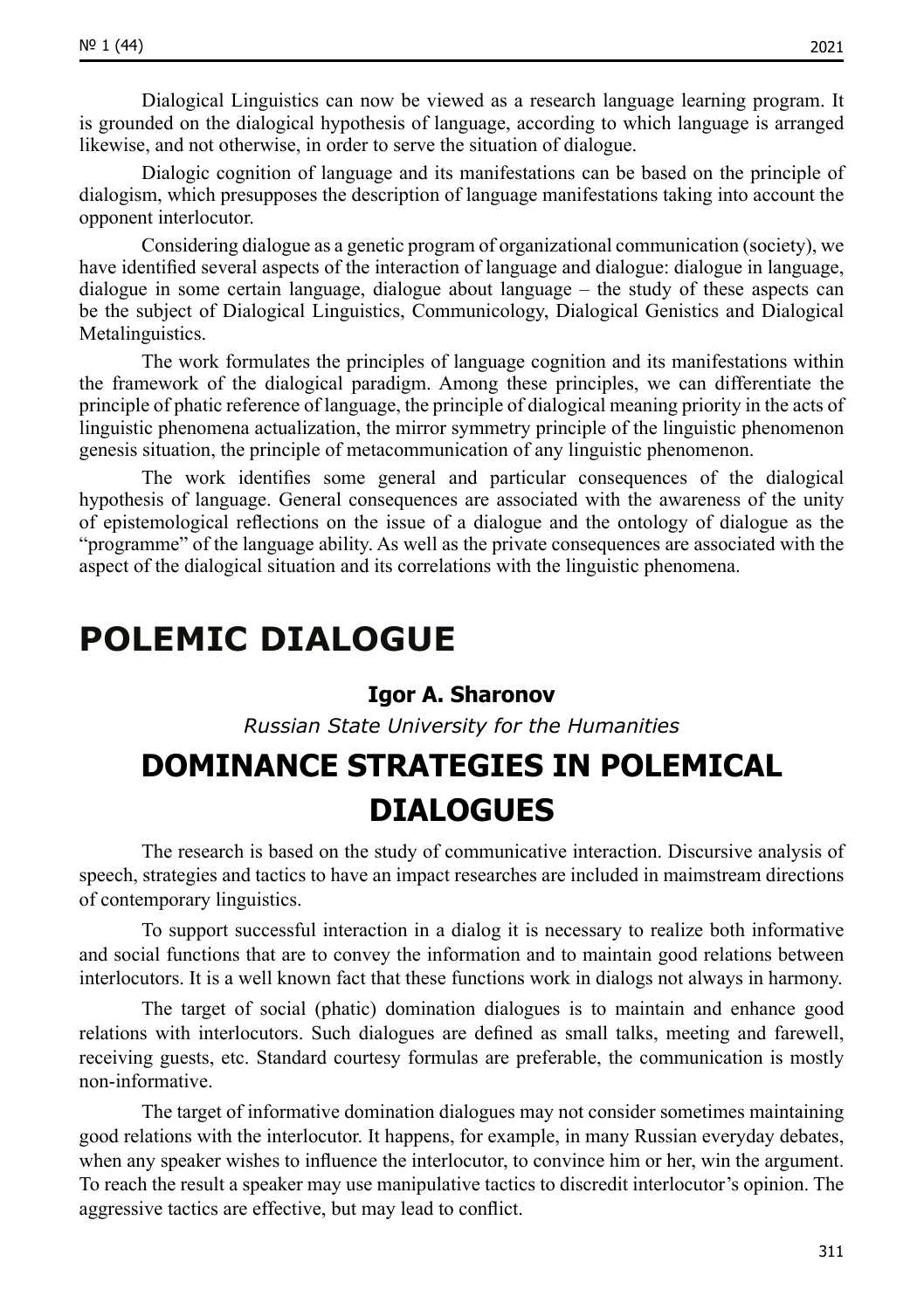The article is devoted to the three polemical tactics realized with the help of communicatives stereotypical speech formulas of dialogue. Communicatives are short replies, second parts of dialogue adjacency pairs. They serve as reaction to stimulus and can rule the direction of the discussion. The material for the research was collected in the Russian National Corpus.

Tactics to be analyzed in the article are:

1. Pseudo-questions: rhetorical questions or a questions to the assumptions, used as the answers to the interlocutor's questions or requests. The purpose of pseudo-questions is to "punish" the interlocutor for the communicative error, to cause him or her to be more attentive and thereby to dominate in debate. For example: Where is Masha? – How could I know?

2. Ironical assessments usage to decrease the importance of addressee argument (something like: Big deal!) or the words of insignificance used as communicatives (something like Nonsense! There are a lot of synonymic words in Russian) to make it non-relevant in the dispute.

3. Rhetorical trick to repel interlocutor's statement or argument by shifting of emphasis. The speaker repeats the interlocutor's utterance, but makes the stress to another part of his message to counterstrike him or her in debate.

#### **S. A. Simatova**

*Moscow City University*

## **PROPOSITIONAL ANALYSIS OF A DIALOGICAL TEXT: ON THE EXAMPLE OF CHINESE CONFLICT DIALOGUE**

The paper on the example of Chinese conflict dialogue presents the algorithm for propositional analysis, adapted by the author for a dialogical text. Propositional analysis is rarely included in the procedure of linguistic analysis of a dialogue. More attention is usually paid to pragmatic factors that influence the process of generating a dialogical text. However, the system of propositions and correlations among them is the content basis of a text; therefore, propositional analysis should be the first step of linguistic analysis of any structural type of a text, monological or dialogical.

The algorithm for propositional analysis of dialogue proposed by the author within the framework of the article is based on the alike algorithm but for a monologue text, developed by Yu. V. Popov and T. P. Tregubovich, and includes the following steps: 1) formation of the microstructure of the text; 2) analysis of the denotative aspect of the text; 3) analysis of the significative aspect of the text; 4) formation of the macrostructure of the text; 5) analysis of correlations between textual propositions. In comparison with the algorithm for monological text, the algorithm for propositional analysis of the dialogue contains the following modifications: 1) steps 1-4 are performed separately for each interlocutor; 2) at the last step, the correlations are analyzed not only between the textual propositions of one interlocutor, but also the correlations between textual propositions related to different interlocutors. To perform the first step of the algorithm, taking into consideration the language in which the text is written, a list of patterns of transition from the surface structure of the text to the propositional one is drawn up. As part of this research, such a list was compiled for the Chinese language for the first time.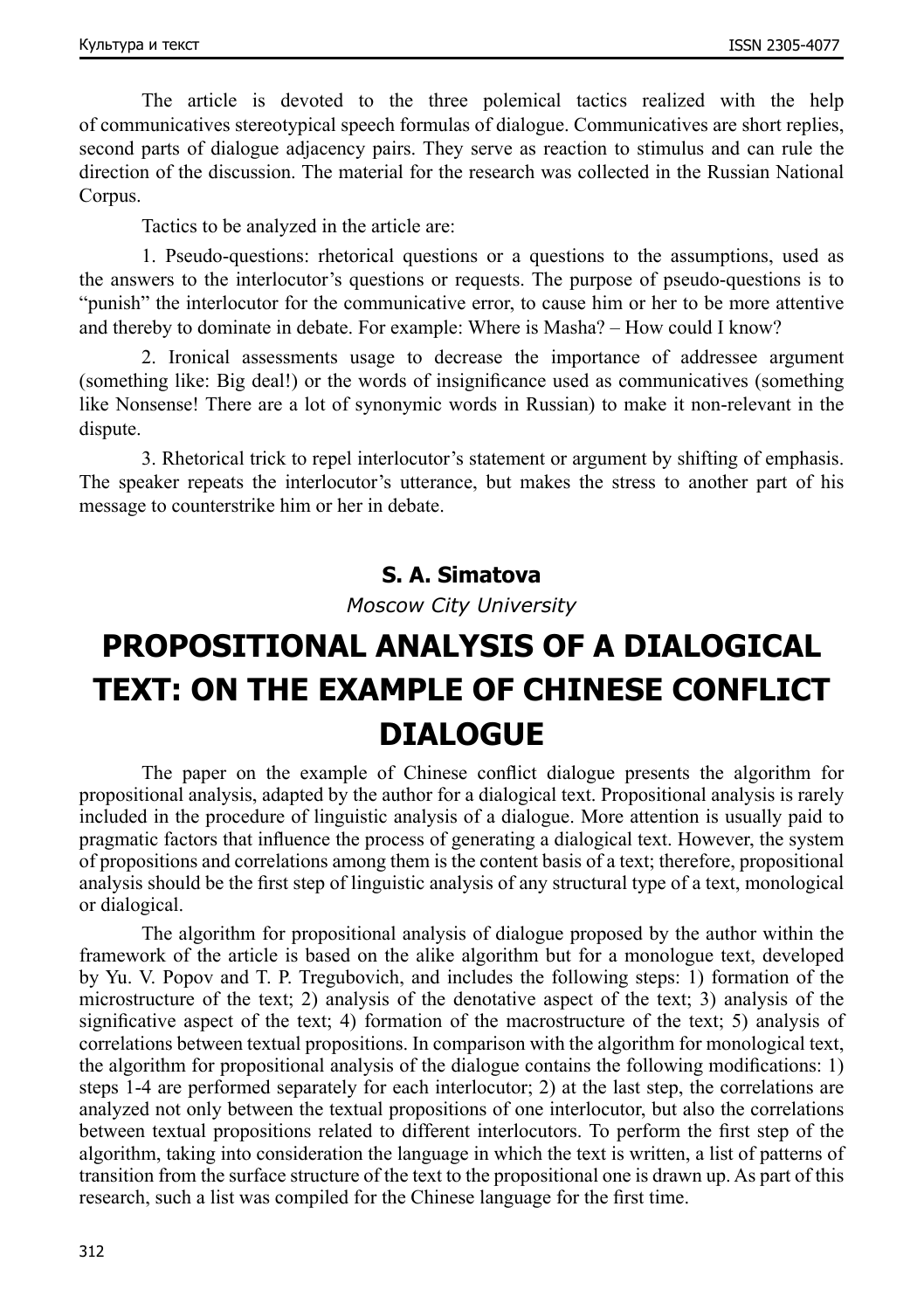The proposed algorithm for propositional analysis of dialogue described in the paper is demonstrated on the example of a conflict dialogue – one of the most common types of dialogical text in everyday communication. The conducted propositional analysis of Chinese conflict dialogue made it possible to identify the dominant types of textual propositions, as well as to trace the manifestation of the properties of dialogue interactivity at the dictum level. Dominating types of text level propositions in Chinese conflict dialogue are the propositions of determining predication, relation object predication and quality predication. The dominance of these types of propositions can be explained by the interlocutors' desire to point out each other's actions and to characterize / evaluate these actions in a certain way. The feature of interactivity of the dialogical text is manifested in Chinese conflict dialogue in three main types of final correlation: proposition-question – proposition-answer, proposition-opinion – proposition-evaluation and final connection of the adversative type.

The proposed algorithm for propositional analysis can become the basis for complex linguistic analysis of different types of a dialogical text.

### **DIALOGUE ON THE INTERNET**

#### **T. N. Kolokoltseva**

*Volgograd State Social-Pedagogical University*

## **PROBLEMS OF STUDYING DIALOGICAL COMMUNICATION AND SPECIFICS OF ONLINE DIALOGUES (BASED ON THE MATERIAL OF BLOGS)**

In the modern communicative space, the most important and relatively new sphere of implementation of dialogic relations is Internet communication. This speech formation has a pronounced dialogism. Many online genres are dialogically oriented on the Internet: numerous online media, electronic versions of traditional media, the entire blogosphere, Internet correspondence, Internet conferences, social networks, etc.

A dialogue in virtual space differs fundamentally from a dialogue in a real communication space. Internet communication not only significantly changes the pragmatic coordinates of communication. In most cases, Internet dialogues are characterized by polythematicity, polysubjectivity, polytonality, and a high degree of variability in the neutral-expressiveness parameter.

In our research we focused on the blog as the most rapidly developing and promising speech genre of Internet communication. The source of the actual material was the publications hosted on the Yandex.Zen platform. The article analyzes 5 posts that are thematically related to the discussion of the problems of the COVID-19 pandemic and its consequences, as well as 1248 comments on them.

Blogs on the Zen platform, as well as on other Internet resources, represent the structural and semantic unity of the post (the original message) and the comment block associated with it. The post and the comments to it enter into a dialogical interaction with each other, which has diverse manifestations.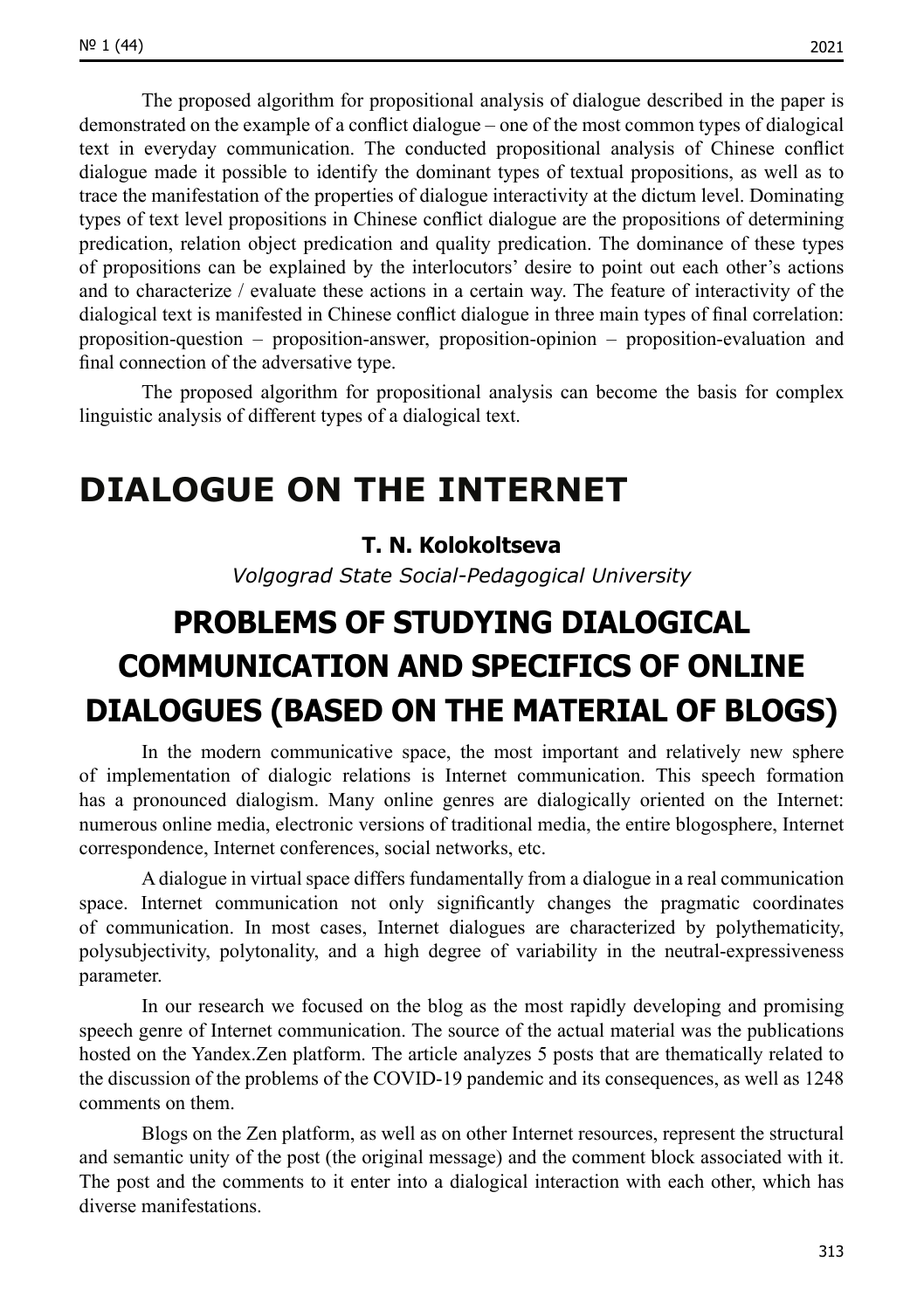A post in the blogosphere reveals a commonality with the initiating replica of a natural (primary) dialogue. Like the opening line of any dialogical work, the post defines the basic thematic line of communication. It usually consists of a monologue or a dialogized monologue, which is characterized by a significant syntagmatic expansion (the average length of the post in our sample was 350 words, the maximum-552 words), relative structural completeness and has an autosemantic character.

Commentary is a secondary dialogic network genre designed to express the reaction of recipients to a particular message, to convey the opinions and assessments of Internet users regarding certain speech and non-speech events. A comment in the blogosphere reveals an obvious similarity to the responses of a natural (primary) dialogue. Comment and response replicas of any natural dialogue combine such features as a non-initial position, thematic predestination (in a natural dialogue, this is a derivative of the thematic orientation of the cue-stimulus, and in a blog, respectively, a post), structural dependence on the cue-stimulus, a small linear length (in a sample of 100 comments, the average text size was 40.7 components), as well as a tendency to synsemanticism.

Most of the analyzed comments are characterized by a pronounced subjective modality, axiology, a high degree of expressive saturation, as well as conversational tonality. The latter is created by using the phenomena of colloquial syntax (primarily incomplete and partial sentences) and colloquial vocabulary.

# **DIALOGUE AND PRAGMATICS OF COURTENESS**

### **G. R. Vlasyan, E. M. Petrova**

*Chelyabinsk State University*

### **LINGUISTIC HEDGING AS MEANS OF REALIZATION OF POLITENESS STRATEGIES IN SPOKEN DIALOGUE**

It is common knowledge that in order to achieve their communicative intentions, people tend to express their opinions, suggestions, requests, etc. implicitly, indirectly. Politeness and nonimposition are integral components of colloquial speech in British and American linguistic cultures. One of the main means of implementing the category of politeness in English colloquial discourse is linguistic hedging, which is what our research is devoted to in this article.

Hedging is a pragmatic strategy by which phenomena are represented as fuzzy and uncategorized; this is the main strategy used to perform a defensive function. Hedging as a rhetorical means allows participants of communication to maintain and regulate relationships, makes a speech sound euphemistic and polite.

Hedging is considered to be one of the strategies of negative politeness; however, this study demonstrates that hedges may serve as means of implementing strategies of both negative and positive politeness.

Within the framework of negative politeness, the use of hedges in speech is aimed at avoiding directness in expressing their opinions, mitigating categorical statements and judgments. In the present case, hedges help the speaker avoid directness and express full or partial commitment to their statement. In addition, the article provides a number of cases of using hedging in order to implement strategies of positive politeness, in the context of which hedges are aimed at harmonizing communication, and thereby preserving the "face" of the listener.

Thus, the phenomena of hedging and politeness correlate with each other and help interlocutors express their communicative intentions, while maintaining the "face", both the listener and the speaker.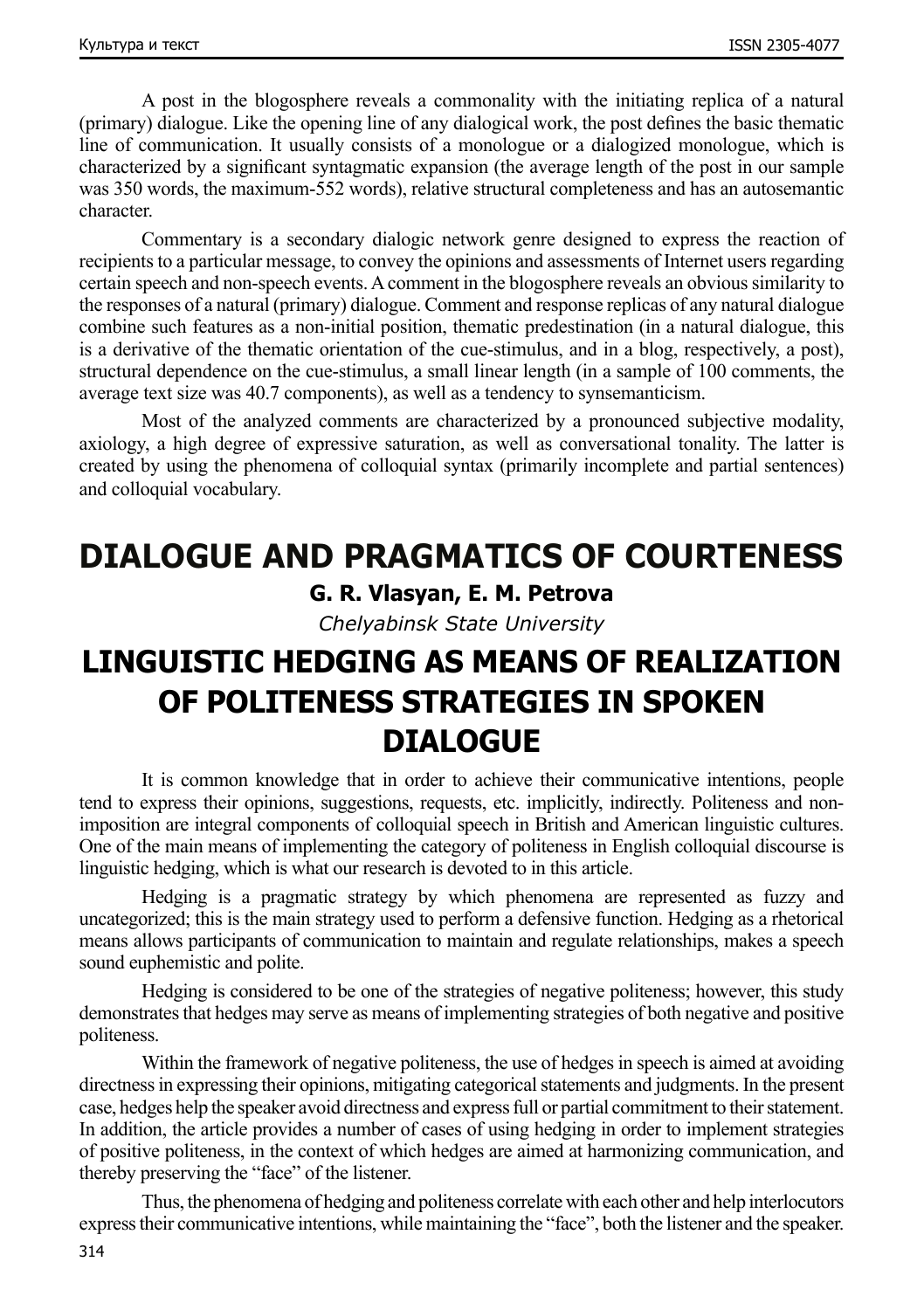### **DIALOGUE IN THE CONTEXT OF CITY TEXT**

#### **L. L. Fedorova**

*Russian State University for the Humanities*

## **MESSAGES TO URBI ET ORBI: ARMENIAN COMPONENT IN THE LINGUISTIC LANDSCAPE OF MOSCOW**

The aim of the research was to study the functions of written signs of the Armenian language in the linguistic landscape of Moscow. The main method of the study is a communicative analysis focused on the interaction of the City, city signs and texts, and the Observer who extracts information from open texts.

The communicative analysis takes into account the social positioning of languages ("close – far", "high – low") in which foreign "far" languages of a high status can have written representation However, "close" foreign languages of a friendly nation are also represented in LL.

The Armenian component in Moscow's linguistic landscape is present primarily in the onomasticon, which includes a number of Armenian names russified in the process of long historical contacts. Many names are perceived as a common legacy of the Soviet era.

Written Armenian texts are presented in several areas of the city related to the spheres of religion, culture, education, and trade. They perform informational and symbolic functions.

Russian translations are provided for the texts used in the informational function, sometimes they are translated into English. They are addressed to residents of the city – Armenians and Russians – as well as to foreign guests and migrants. Duplicating the language allows those who do not speak Armenian to understand their contents. Original texts are addressed to Armenians, including foreign guests. There are the religious texts in the temple complex of the Transfiguration of the Lord, made in Grabar – the ancient Armenian language, the common ancestor of modern Eastern and Western Armenian languages; these are texts for the chosen ones, but also for attracting many other people. Texts of cultural significance are also given without translation, in particular a poem by Silva Kaputikyan on the walls of the Grigor Narekatsi gymnasium. These Armenian texts perform primarily a symbolic function of self-identification and self-presentation, they embody the Armenian spirit and contribute to the maintenance of national identity, national community and solidarity. The Armenian theatre "Gavit", which has Armenian and Russian texts on its posters, performs the function of cultural promotion, as well as a unifying function.

The signs of the Armenian alphabet as a whole, represented, in particular, on the shield of the "Armenia" pavilion at VDNH, also perform a symbolic function. They symbolize the ancient written culture and contribute to its preservation, supporting the interest of the younger generation of Armenian migrants who have taken root in Moscow in learning the Armenian language.

On the whole, Armenian written texts and signs are not numerous in the static language landscape of Moscow. However, Armenian letters and symbols are more significant in the dynamic landscape – during popular holidays, meetings, exhibitions that change the appearance of the city. Armenian signs and symbols appear in front of the Observer on "moving media". Thus, a purple forget-me-not sign on the glass of cars with the inscription "Remember and demand" can be considered as a component of the dynamic landscape. This is a message of Armenians addressed to "urbi et orbi", demanding recognition of the Armenian genocide in 1915, and preventing its repetition.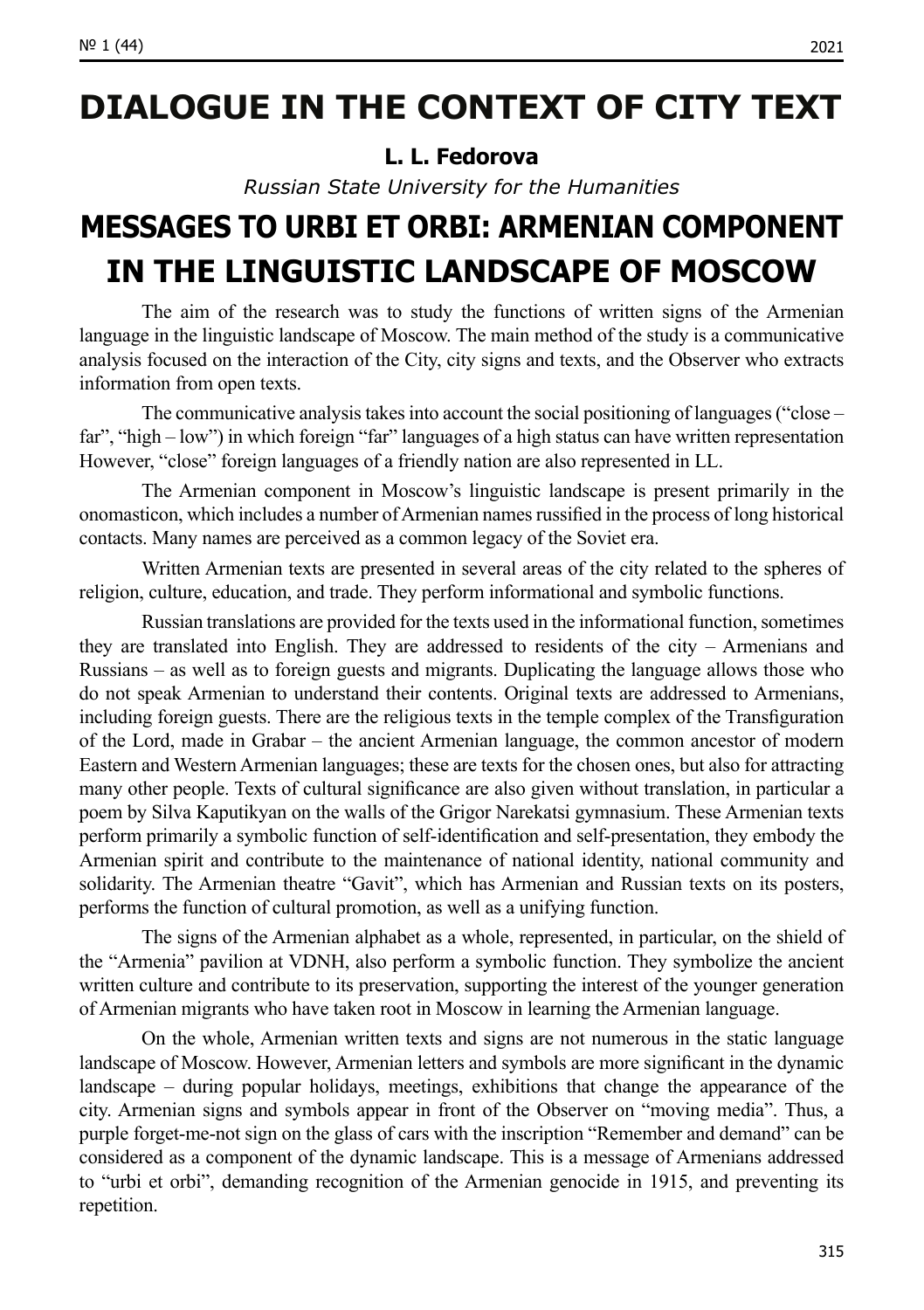The results of the analysis show that written signs of a foreign, but not alien culture of a historically close nation perform the main functions of representation and national identification, contributing to the preservation and survival of a minority language in the context of a domineering title language and culture.

#### **E. U. Pozdnyakova**

*Polzunov Altai State Technical University*

## **ON THE QUESTION OF DISCURSIVE THEORY OF ONOMASTICS**

The article deals with the relevance of a new discursive approach to onomastic vocabulary. The onym is considered as a unit that represents a compressed text-discourse, which can be expanded under certain conditions. In addition, reverse processes are possible – the compression of a discourse to a minimum set of lexical units (a single word or a phrase). The situation of nomination is represented as the process of selecting the most important for the nominee information from existing and well-known texts-discourses, followed by their maximum compression and transformation into a unit of nomination (an onym – a single word or a phrase). We explain the discursive nature of an onym through the concept of the discursive field, which is a combination of all texts-discourses included in the nominative situation both initially (in the process of nominating an object) and involved in communication during the functioning of the onym in the discursive practices of native speakers. There are four important components in the discursive field of an onym: the nominator (names author – N), the onym (the name of the object – O), the recipient (the perceiving subject – P) and the discourse-text (D) connected with the onym.

To verify our hypothesis, a linguistic experiment was carried out. The aim of the experiment was to expand the discourse of an onym. The names of urban commercial objects – ergonyms – were selected as the material for the study. This group of onyms was chosen as one of the most frequently used in urban spatial discourse. In addition, ergonyms have a wide field of existence: they function both in the sphere of everyday communication (everyday discourse) and in the institutionalized sphere (institutionalized discourse). As a result, about 300 texts corresponding to the original names were received. The texts were divided into 3 groups: 1) textsdiscourses based on knowledge of the lexical meaning of a word; 2) texts-discourses based on the associative background of the name and sensory experience (colour, taste, smell) of recipients; 3) texts-discourses of a hypothetical nature, which are the result of cognitive-reflective activity of a native speaker.

The experiment proved that the name always has a text associated with it. This textdiscourse can be expanded in the language consciousness of recipients under certain conditions. The texts created by the informants are variable, but most often they are connected with the semantic core of the onym – its lexical, encyclopedic meaning. The general background knowledge of recipients and their subjective associations connected with this onym also have a great importance.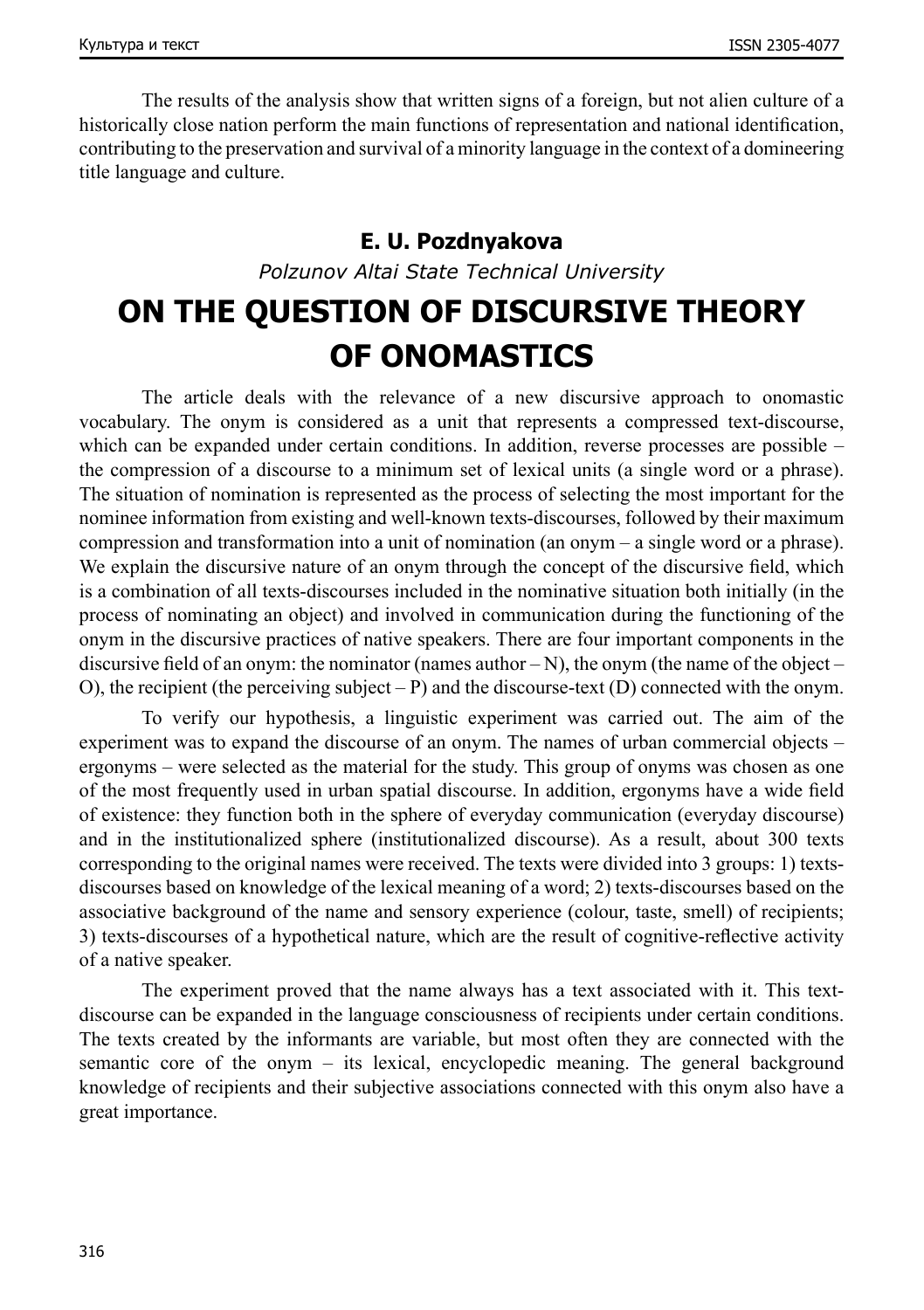#### **T. G. Rabenko**

*Kemerovo State University*

#### **Ya. O. Gorovaya**

*Kemerovo State University*

## **TYPES OF DIALOGICS IN THE GENRE STRUCTURE OF A GIRL'S DIARY**

In this study, taking into account the actualization of M. M. Bakhtin's thesis "To be means to communicate dialogically" (Bakhtin, 1972), speech genres are considered as certain types of utterances, the universal basis of which is a dialogue. Dialogue is regarded as a form of communication, while communication, in its turn, is viewed as a communicative interaction, including dialogue. The natural written representations of an ordinary native speaker, considered from the point of view of the manifestation of the dialogical principle in them, seem to be heterogeneous. Among the genres in the implementation of which the dialogical component of speech manifestation is especially significant, there is a girl's diary, originally created as a work of written girlish culture, initiating dialogical interaction within a socially limited group.

This research is aimed at describing the types of dialogics manifested in the genre space of the girl's diary. The study reveals two vectors of dialogics (with a significant representation of the latter).

1. Autoaddressing (of the author of the diary address to himself): author of the diary  $\rightarrow$ author of the diary.

2. Alternate addressing (addressing to the addressee that does not substantially coincide with the author): author of the diary  $\rightarrow$  the addressee.

The vector associated with alternate addressing is realized by referring to the diary itself as an interlocutor and keeper of girlish secrets; a random "character" (for example, a young man); but mainly in the form of an appeal to a certain potential reader – a real person (a friend, a classmate, etc.), who, with the permission of the owner of the diary, would get the diary. This type of an addressee (their gender and age homogeneity) predetermines the very tonality of diary communication (interaction with the outside world through the diary as a game), diary content and its formal thematic embodiment – selection of texts, including creolized texts, the structure of the diary, the presence of drawings or photos of an immanent thematic focus (the theme of love, (dis-) loyalty, friendship, spiritual beauty). The alternative direction of the diary narration is realized through the inclusion of the addressee in the pragmatic context of the genre due to the need to assess the communicative meaning upon reading and to carry out a direct reaction to the author's speech act in the form of a response record. This property of diary communication allows the owner of the diary to act as the addressee to which the readers of the diary appeal when filling out the questionnaire. As a result of dialogical interaction, the readers of the diary become co-authors of the diary narration.